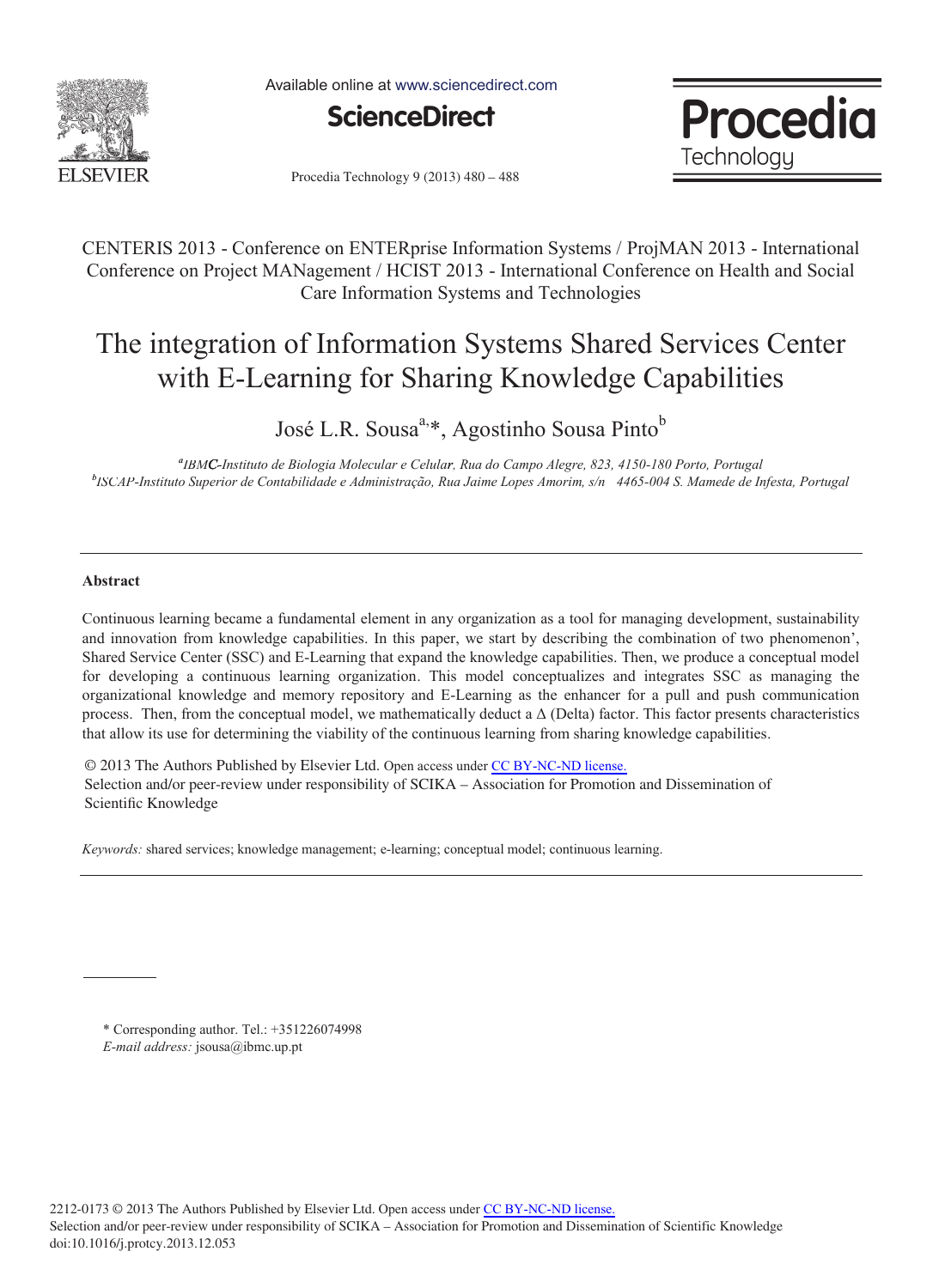## **1. Introduction**

Beginning in the 80's, the concept of a learning organization, start being articulated by scholars and practitioners. The learning organization aroused as a conceptualization defining a structure where, knowledge is fully utilized for capability enhancing, behavior change, and competition improvement. As knowledge management evolved and developed, the learning organization conceptualization became an interesting sustainability metaphor for contemporary organizations. It focused the importance and plausible relationship between sustainability and knowledge, and as a foundation for innovation and business performance. This process of building a learning organization founded to be fundamentally sustained under the availability of the organizational memory. With the development of the Information Communication Technology (ICT) were created conditions to increase the amount of organizational memory, its availability and its relational power. The fundamental conditions were the systems interoperability and knowledge communication tools.

Shared Services Center (SSC) and E-learning characterize this evolution respectively as promoting interoperability and knowledge communication, respectively. These two ICT developments are the focus for two reasons. The first reason is the adoption of the Shared Services Center by the organization to construct a common organizational memory (interoperable). Shared Services Center in its concepts is a repository of different organizational memories, integrating diversity. The second reason is the adoption of the E-learning as a knowledge communication tool. The E-learning is in its concept, a communication tools for knowledge. These two ICT developments respond to two of the enablers of knowledge management, the existence of diversity and ability to communicate. We expand that if organizations have access to other experiences they could develop unique knowledge. Additionally, if this knowledge is available to be communicated can allow an organization to chose to learn.

In this paper, we conceptually explore the organization knowledge management and consequently its ability for continuous learning. This results in the development of continuous learning as a dependent variable from Shared Services Center (SSC) and E-learning. We focus on the question "The use of a SSC and E-learning conceptual model positively influences knowledge management?" We follow the resource-based view (RBV) of the organization where there is an independent live organizational memory and combined memory, supported on resources stored into the information technology and communication systems. These resources develop capabilities to support the sharing of knowledge. We are in the edge of defining the Δ (Delta) factor for these sharing knowledge capabilities. This factor, instantiated to a SSC and E-Learning conceptual model for sharing knowledge can positively affect the knowledge management and support the sustainability of the learning organization.

A sustainable organization mostly results from its responsiveness and adaptability to the surrounding environment. This surrounding is a competitive environment and requires an organization to pursue the dimension of sustainability, mostly from learning and innovation. This paper points out that this dimension integrates the continuous learning, from a knowledge management perspective. As "the tool", knowledge management is able to promote the aiming to develop and sustain a continuous learning organization. Two knowledge management elements are pointed out to promote the continuous learning: firstly, the management of the diversity and secondly, the communication of that diversity. These two elements are presented in any environment.

This paper starts with addressing the theoretical assumptions, section 2, next discusses the conceptualization of the structure that can support the learning organization, section 3, and in section 4 describes the development of the  $\Delta$  (Delta) factor and the section 5 presents conclusions and future work.